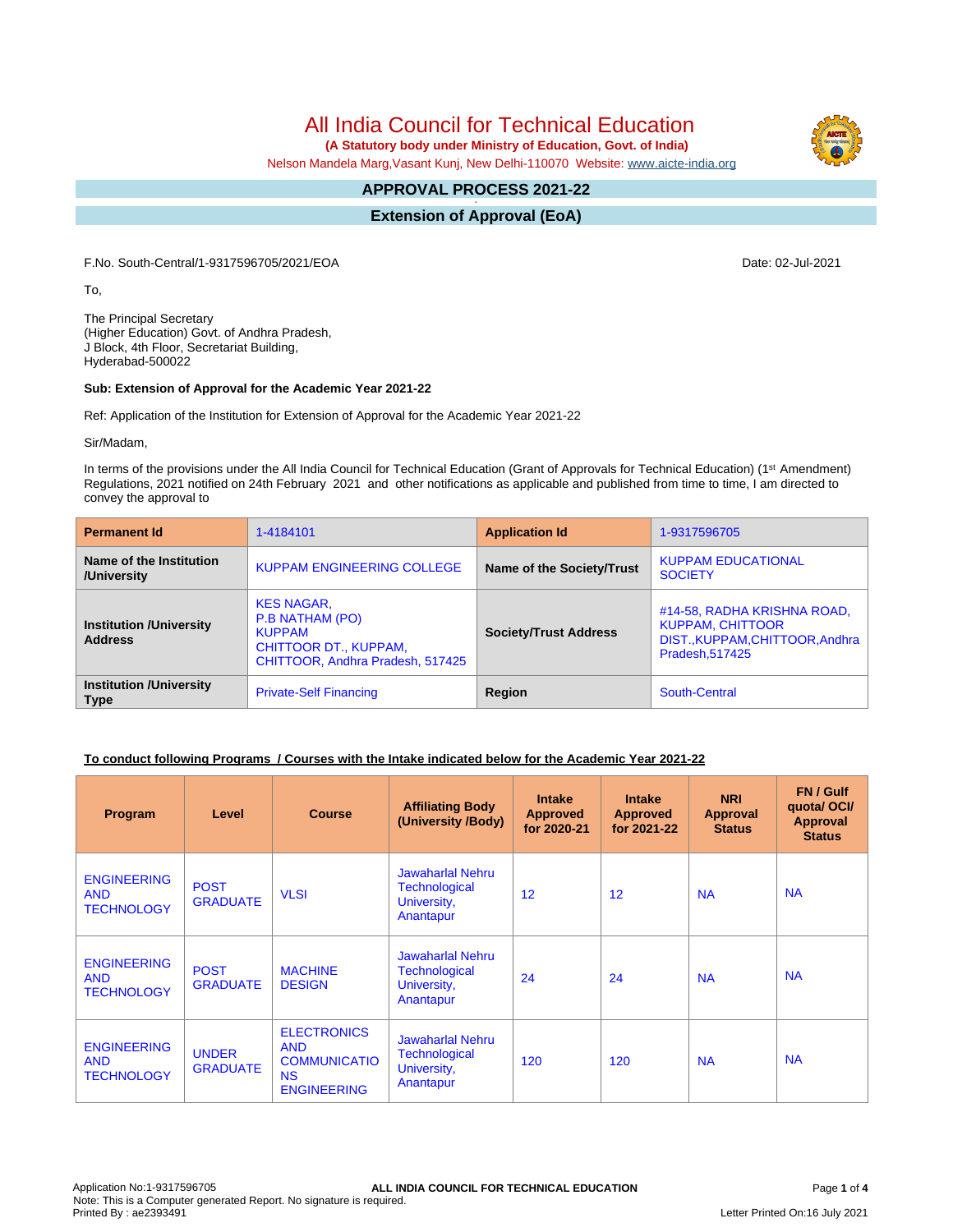| <b>ENGINEERING</b><br><b>AND</b><br><b>TECHNOLOGY</b> | <b>UNDER</b><br><b>GRADUATE</b> | <b>COMPUTER</b><br><b>SCIENCE AND</b><br><b>ENGINEERING</b>                 | <b>Jawaharlal Nehru</b><br>Technological<br>University,<br>Anantapur                        | 120 | 120 | <b>NA</b> | <b>NA</b> |
|-------------------------------------------------------|---------------------------------|-----------------------------------------------------------------------------|---------------------------------------------------------------------------------------------|-----|-----|-----------|-----------|
| <b>ENGINEERING</b><br><b>AND</b><br><b>TECHNOLOGY</b> | <b>UNDER</b><br><b>GRADUATE</b> | <b>ELECTRICAL</b><br><b>AND</b><br><b>ELECTRONICS</b><br><b>ENGINEERING</b> | <b>Jawaharlal Nehru</b><br>Technological<br>University,<br>Anantapur                        | 60  | 60  | <b>NA</b> | <b>NA</b> |
| <b>ENGINEERING</b><br><b>AND</b><br><b>TECHNOLOGY</b> | <b>UNDER</b><br><b>GRADUATE</b> | <b>MECHANICAL</b><br><b>ENGINEERING</b>                                     | <b>Jawaharlal Nehru</b><br>Technological<br>University,<br>Anantapur                        | 60  | 60  | <b>NA</b> | <b>NA</b> |
| <b>ENGINEERING</b><br><b>AND</b><br><b>TECHNOLOGY</b> | <b>UNDER</b><br><b>GRADUATE</b> | <b>CIVIL</b><br><b>ENGINEERING</b>                                          | <b>Jawaharlal Nehru</b><br>Technological<br>University,<br>Anantapur                        | 60  | 60  | <b>NA</b> | <b>NA</b> |
| <b>ENGINEERING</b><br><b>AND</b><br><b>TECHNOLOGY</b> | <b>POST</b><br><b>GRADUATE</b>  | <b>POWER</b><br><b>ELECTRONICS</b>                                          | <b>Jawaharlal Nehru</b><br>Technological<br>University,<br>Anantapur                        | 18  | 18  | <b>NA</b> | <b>NA</b> |
| <b>ENGINEERING</b><br><b>AND</b><br><b>TECHNOLOGY</b> | <b>POST</b><br><b>GRADUATE</b>  | <b>EMBEDDED</b><br><b>SYSTEMS</b>                                           | <b>Jawaharlal Nehru</b><br><b>Technological</b><br>University,<br>Anantapur                 | 18  | 18  | <b>NA</b> | <b>NA</b> |
| <b>ENGINEERING</b><br><b>AND</b><br><b>TECHNOLOGY</b> | <b>POST</b><br><b>GRADUATE</b>  | <b>COMPUTER</b><br><b>SCIENCE AND</b><br><b>ENGINEERING</b>                 | <b>Jawaharlal Nehru</b><br><b>Technological</b><br>University,<br>Anantapur                 | 18  | 18  | <b>NA</b> | <b>NA</b> |
| <b>MANAGEMENT</b>                                     | <b>POST</b><br><b>GRADUATE</b>  | <b>MBA</b>                                                                  | <b>Jawaharlal Nehru</b><br><b>Technological</b><br>University,<br>Anantapur                 | 120 | 120 | <b>NA</b> | <b>NA</b> |
| <b>ENGINEERING</b><br><b>AND</b><br><b>TECHNOLOGY</b> | <b>DIPLOMA</b>                  | <b>ELECTRICAL</b><br><b>AND</b><br><b>ELECTRONICS</b><br><b>ENGINEERING</b> | <b>State Board of</b><br><b>Technical</b><br><b>Education and</b><br>Training,<br>Hyderabad | 60  | 60  | <b>NA</b> | <b>NA</b> |
| <b>ENGINEERING</b><br><b>AND</b><br><b>TECHNOLOGY</b> | <b>DIPLOMA</b>                  | <b>ELECTRONICS &amp;</b><br><b>COMMUNICATIO</b><br><b>N ENGG</b>            | State Board of<br><b>Technical</b><br><b>Education and</b><br>Training,<br>Hyderabad        | 60  | 60  | <b>NA</b> | <b>NA</b> |
| <b>ENGINEERING</b><br><b>AND</b><br><b>TECHNOLOGY</b> | <b>DIPLOMA</b>                  | <b>MECHANICAL</b><br><b>ENGINEERING</b>                                     | State Board of<br><b>Technical</b><br><b>Education and</b><br>Training,<br>Hyderabad        | 60  | 60  | <b>NA</b> | <b>NA</b> |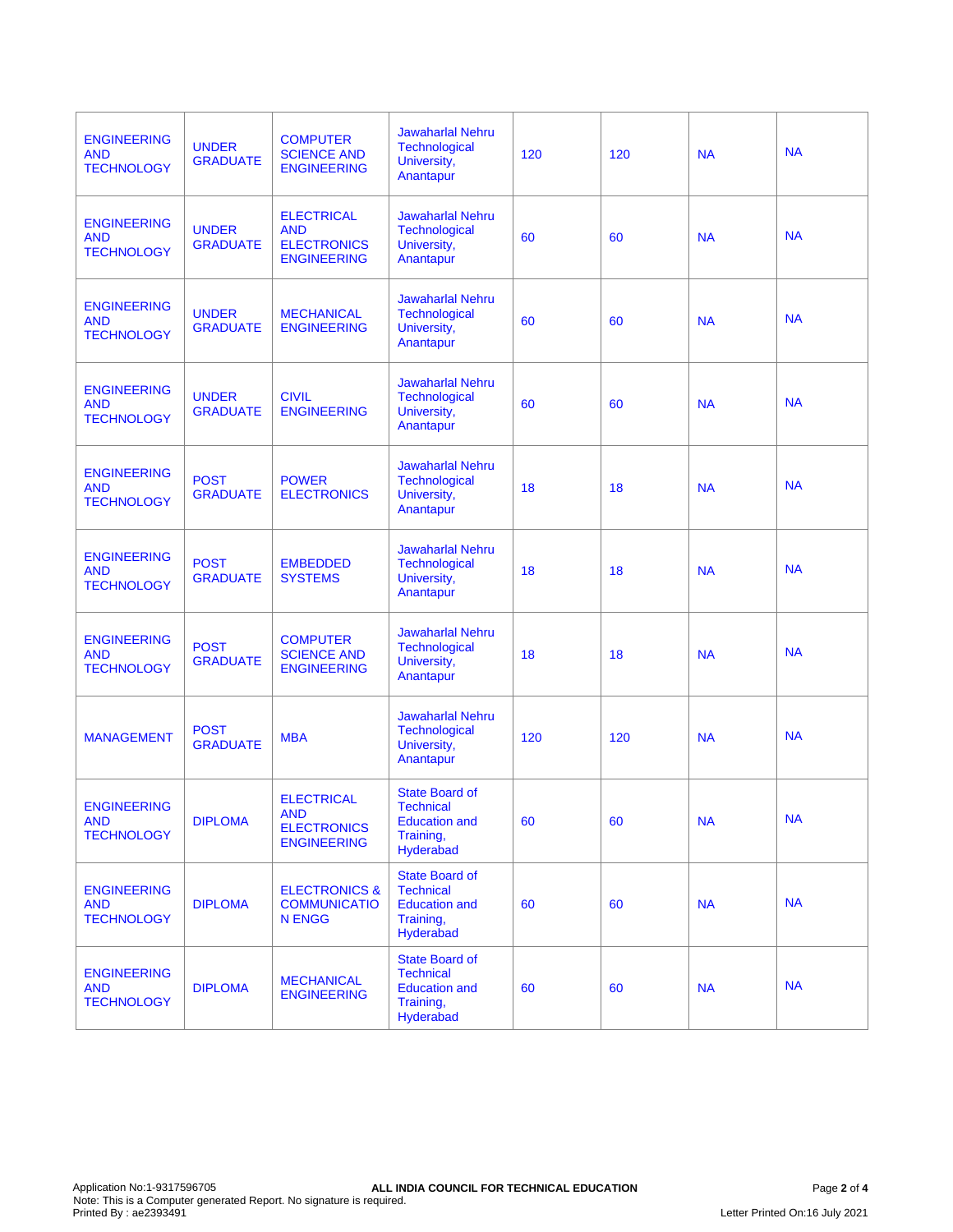### **It is mandatory to comply with all the essential requirements as given in APH 2021-22 (Appendix 6)**

## **Important Instructions**

- 1. The State Government/ UT/ Directorate of Technical Education/ Directorate of Medical Education shall ensure that 10% of reservation for Economically Weaker Section (EWS) as per the reservation policy for admission, operational from the Academic year 2019-20 is implemented without affecting the reservation percentages of SC/ ST/ OBC/ General. However, this would not be applicable in the case of Minority Institutions referred to the Clause (1) of Article 30 of Constitution of India. Such Institution shall be permitted to increase in annual permitted strength over a maximum period of two years.
- 2. The Institution offering courses earlier in the Regular Shift, First Shift, Second Shift/Part Time now amalgamated as total intake shall have to fulfil all facilities such as Infrastructure, Faculty and other requirements as per the norms specified in the Approval Process Handbook 2021-22 for the Total Approved Intake. Further, the Institutions Deemed to be Universities/ Institutions having Accreditation/ Autonomy status shall have to maintain the Faculty: Student ratio as specified in the Approval Process Handbook.
- 3. Strict compliance of Anti-Ragging Regulation, Establishment of Committee for SC/ ST, Establishment of Internal Complaint Committee (ICC), Establishment of Online Grievance Redressal Mechanism, Barrier Free Built Environment for disabled and elderly persons, Fire and Safety Certificate should be maintained as per the provisions made in Approval Process Handbook and AICTE Regulation notified from time to time.
- 4. In case of any differences in content in this Computer generated Extension of Approval Letter, the content/information as approved by the Executive Council / General Council as available on the record of AICTE shall be final and binding.

**Prof.Rajive Kumar Member Secretary, AICTE**

Copy \*\* to:

- **1. The Director of Technical Education\*\*, Andhra Pradesh**
- **2**. **The Registrar\*\*,** Jawaharlal Nehru Technological University, Anantapur
- **3. The Principal / Director,** KUPPAM ENGINEERING COLLEGE Kes Nagar, P.B Natham (Po) Kuppam Chittoor Dt., Kuppam,Chittoor, Andhra Pradesh,517425
- **4. The Secretary / Chairman,** #14-58, RADHA KRISHNA ROAD, KUPPAM, CHITTOOR DIST. KUPPAM,CHITTOOR Andhra Pradesh,517425
- **5. The Regional Officer,** All India Council for Technical Education First Floor, old BICARD Building Jawaharlal Nehru Technological University Masab Tank, Hyderabad-500076

#### **6. Guard File(AICTE)**

Note: Validity of the Course details may be verified at <http://www.aicte-india.org/> **.**